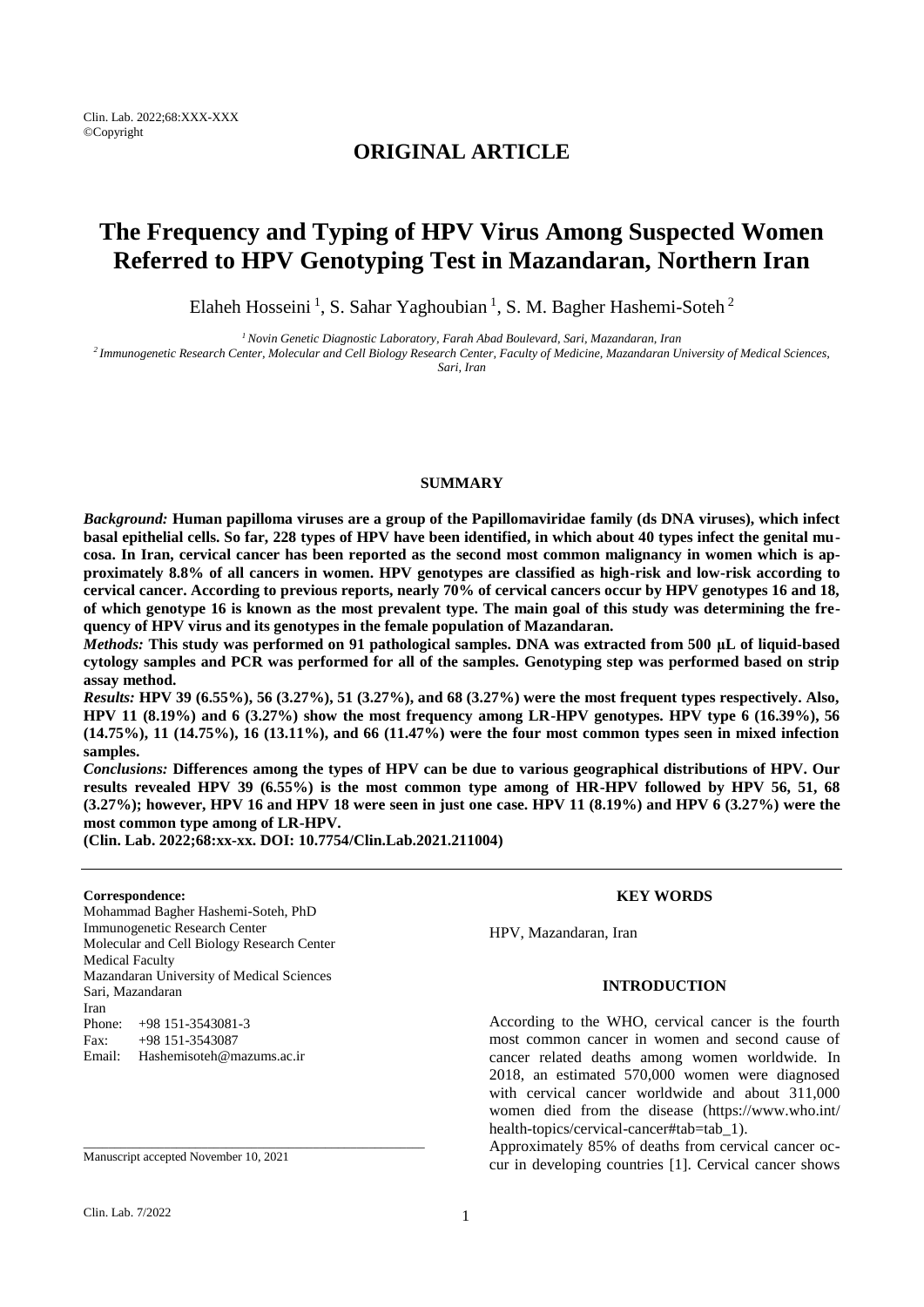differences in distribution around the world and highest incidence rates of cervical cancer is estimated in sub-Saharan Africa with about 90% [2].

Human papilloma viruses are a group of the papillomaviridae family (ds DNA viruses), which infect basal epithelial cells [3]. So far, 228 types of HPV have been identified, of which about 40 types infect the genital mucosa [\(https://www.hpvcenter.se/human\\_reference\\_](https://www.hpvcenter.se/human_reference_%20clones/)  [clones/\)](https://www.hpvcenter.se/human_reference_%20clones/). In Iran, cervical cancer has been reported as the second most common malignancy in women which is about 8.8% of all cancers in women [4]. HPV genotypes are classified as high-risk and low-risk according to cervical cancer [5,6]. Types of HPV 6 and HPV 11 cause benign warts [4], while high-risk types including 16, 18, 31, 33, 34, 35, 39, 45, 51, 52, 56, 58, 59, 66, 68, and 70 cause cervical cancer [7,5]. According to previous reports nearly 70% of cervical cancers occur by HPV genotypes 16 and 18, of which genotype 16 is known as the most prevalent type [8,9].

The prevalence of HPV varies worldwide and is reported from 2% to 44% [10]. Previous studies reported of HPV prevalence among women with normal cytology with 22.9%, 18.6%, 8.3%, and 6.6% frequency in Sub-Saharan Africa, Latin America, Asia, and Eastern Europe, respectively [11]. Frequency of HPV in Iran is reported from 4.5% in the center provinces to 11.7% in northern provinces of the country [12]. Determination of HPV genotype in tissue samples could be useful to identify people at risk. Due to the lack of sufficient information in prevalence and frequency of HPV virus in Mazandaran province, this study was performed to determine the frequency of HPV virus and its genotypes in the female population of Mazandaran.

#### **MATERIALS AND METHODS**

#### **Subjects**

This study was performed on 91 pathological samples from women referred to Novin genetic diagnosis laboratory in Sari, Mazandaran during 2019 and 2020. All ethical issues, including confidentiality and informed consent were observed in this study. All subjects were informed and a consent form was signed by patients.

#### **DNA extraction and PCR**

DNA was extracted from 500 μL of liquid-based cytology samples using PZP Total DNA extraction kit (Cat. No.: 1149-100T) according to the manufacturer's protocol. The quality and quantity of DNA samples were measured by Nanodrop spectrophotometer (Thermo Fisher Scientifi, Newington, NH, USA). Genomic DNA was amplified by PCR using Operon High + Low PapillomaStrip kit (REF.: 3.148.048.53.000). Briefly, PCR were performed in a total volume of 50 µL containing 38 µL working master mix, 5 µL primers, and 100 ng of DNA. The following amplification conditions were used: initially denatured at 94℃ for 5 minutes, followed by 40 cycles of denaturation at 94℃ for 1 minute, annealing at 58℃ for 1 minute, extension at 72℃ for 1 minute, and a final extension at 72℃ for 5 minutes.

#### **Genotyping**

Genotyping step was performed based on strip assay method using Operon High + Low PapillomaStrip kit (REF.: 3.148.048.53.000) according to reverse-hybridization method.

## **RESULTS**

A total of 91 specimens without cytological manifests were investigated for HPV. Human papilloma virus was detected in 61 samples (67.03%) and 30 samples (32.96%) tested negative for HPV (Figure 1). Among positive samples, 23 cases (37.70%) show high-risk HPV types, 9 cases (14.75%) show low-risk HPV types, and 29 cases (47.54%) show mixed HPV infections (Figure 2).

Among HR-HPV genotypes, HPV 39 (6.55%), 56 (3.27%), 51 (3.27%), and 68 (3.27%) were the most frequent types. Also, HPV 11 (8.19%) and 6 (3.27%) were the most frequent among LR-HPV genotypes (Table 1). The HPV type 6 (16.39%), 56 (14.75%), 11 (14.75%), 16 (13.11%), and 66 (11.47%) were the four most common types seen in mixed infection samples (Table 2).

## **DISCUSSION**

Human papilloma virus, the main cause of cervical cancer, shows different distribution in different countries, populations, and various parts of a country. Unfortunately, cervical cancer due to HPV has a high incidence in developing countries [13]. Hence, an epidemiological study to determine the frequency of HPV can be helpful.

In Iran, the frequency of HPV among women with normal cytology is estimated approximately 7.2% [12] (ranging from 0.6% in the south to 32.5% in the west, 4.5% in the center, and 11.7% in the north of the country) [14-18]. A previous study in 2002 from Mazandaran estimated the prevalence of HPV at 78.6% in cervical carcinoma, 64.3% in dys/metaplasia, and 9% of normal cases [19]. In the present study, total frequency of HPV is estimated 67.03%. This noncompliance can be explained by the fact that all participants in this study were suspected of having cervical cancer. In other words, in our study, the subjects do not represent the normal population.

Although the prevalence of HPV itself shows a geographical difference in different areas of the country, HPV-serotype 16 is reported as the most prevalent type among different areas [20]. In Asia, HPV 52 and HPV 58 are reported as more prevalent types after HPV 16 and HPV 18 [21]. In Iran, based on a previous study, HPV 16 and HPV 18 are reported as two of the most prevalent types with frequencies of 2.03% and 1.7%, re-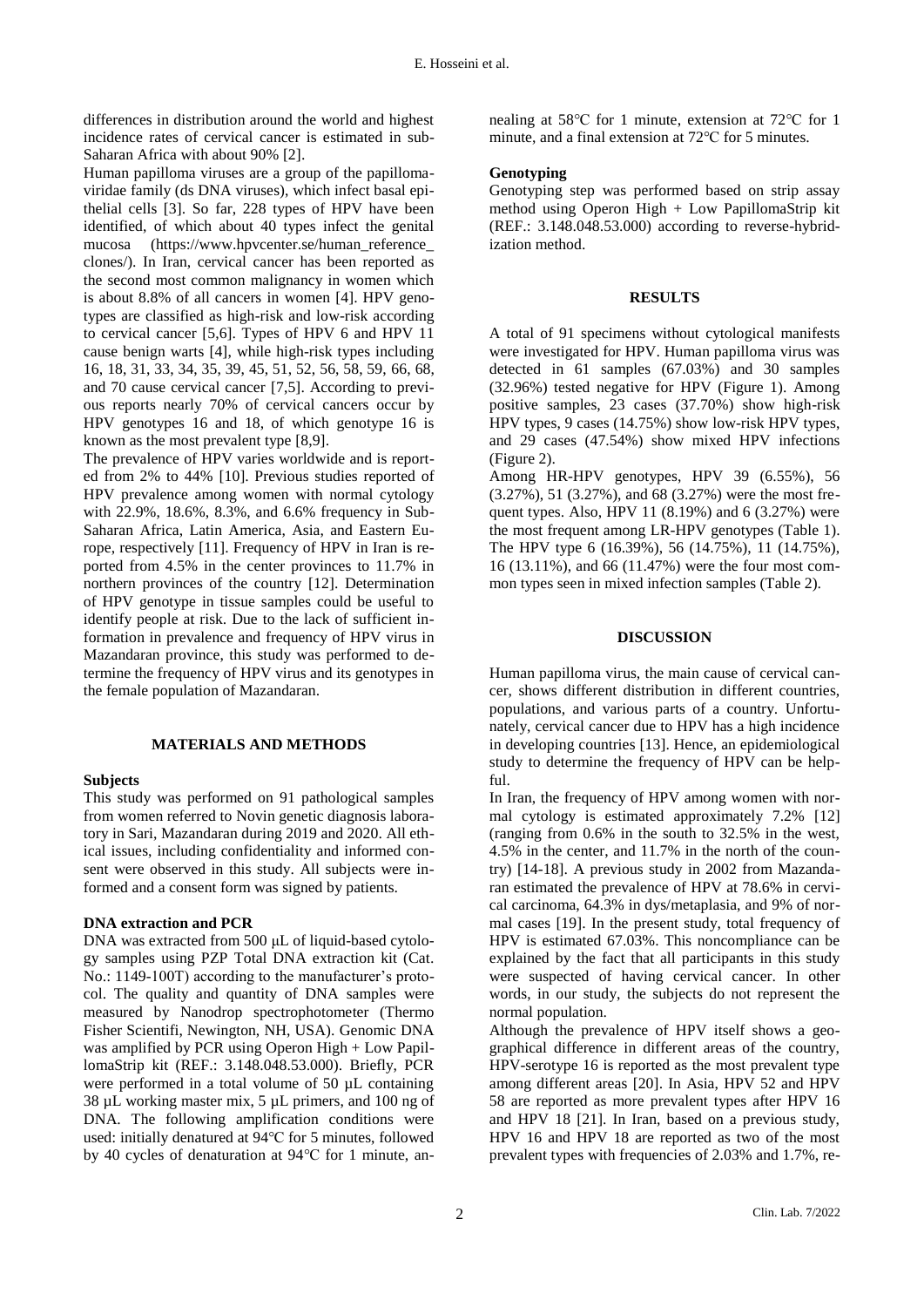| <b>High/Low risk</b> | <b>Type</b>           | <b>Number</b>    | Frequency (%) |  |
|----------------------|-----------------------|------------------|---------------|--|
| H                    | 39                    | $\boldsymbol{4}$ | 6.55          |  |
| H                    | 66                    | $\mathbf{1}$     | 1.63          |  |
| H                    | 56                    | $\overline{2}$   | 3.27          |  |
| H                    | 16                    | $\mathbf{1}$     | 1.63          |  |
| H                    | 51                    | $\overline{2}$   | 3.27          |  |
| $\bf H$              | 68                    | $\overline{2}$   | 3.27          |  |
| $\mathbf H$          | 18                    | 1                | 1.63          |  |
| $\bf H$              | 53                    | 1                | 1.63          |  |
| L                    | 11                    | 5                | 8.19          |  |
| L                    | 6                     | $\overline{2}$   | 3.27          |  |
| L                    | 91                    | 1                | 1.63          |  |
| L                    | 84                    | 1                | 1.63          |  |
|                      | <b>Mixed mutation</b> | 38               | 62.29         |  |

**Table 1. Prevalence of HPV genotypes as a single infection (n = 61).**

**Table 2. Prevalence of HPV genotypes in mixed infections (n = 61).**

| <b>Type</b>      | <b>High/Low risk</b> | <b>Number</b>           | Frequency (%) |  |
|------------------|----------------------|-------------------------|---------------|--|
| $\boldsymbol{6}$ | ${\bf L}$            | ${\bf 10}$              | 16.39         |  |
| 56               | $\mathbf H$          | $\boldsymbol{9}$        | 14.75         |  |
| 11               | ${\bf L}$            | $\boldsymbol{9}$        | 14.75         |  |
| $16$             | $\mathbf H$          | ${\bf 8}$               | 13.11         |  |
| 91               | $\mathbf L$          | $\bf 8$                 | 13.11         |  |
| 66               | $\mathbf H$          | $\overline{7}$          | 11.47         |  |
| 39               | $\mathbf H$          | $\boldsymbol{6}$        | 9.83          |  |
| 51               | $\mathbf H$          | $\boldsymbol{6}$        | 9.83          |  |
| 67               | ${\bf L}$            | $\boldsymbol{6}$        | 9.83          |  |
| $52\,$           | $\mathbf H$          | $\mathbf 5$             | 8.19          |  |
| 42               | $\mathbf L$          | 5                       | 8.19          |  |
| 31               | $\mathbf H$          | $\overline{\mathbf{4}}$ | 6.55          |  |
| 68               | $\mathbf H$          | $\overline{\mathbf{4}}$ | 6.55          |  |
| 58               | $\mathbf H$          | $\overline{\mathbf{4}}$ | 6.55          |  |
| 43               | ${\bf L}$            | $\overline{\mathbf{4}}$ | 6.55          |  |
| 53               | $\mathbf H$          | $\mathbf{3}$            | 4.91          |  |
| 54               | ${\bf L}$            | $\mathbf{3}$            | 4.91          |  |
| 18               | $\mathbf H$          | $\overline{2}$          | 3.27          |  |
| 59               | $\mathbf H$          | $\mathbf 2$             | 3.27          |  |
| 45               | $\mathbf H$          | $\mathbf 2$             | 3.27          |  |
| 61               | ${\bf L}$            | $\mathbf 2$             | 3.27          |  |
| 84               | $\mathbf L$          | $\mathbf 2$             | 3.27          |  |

**\* The percentages were computed using the formula: frequency/total number.**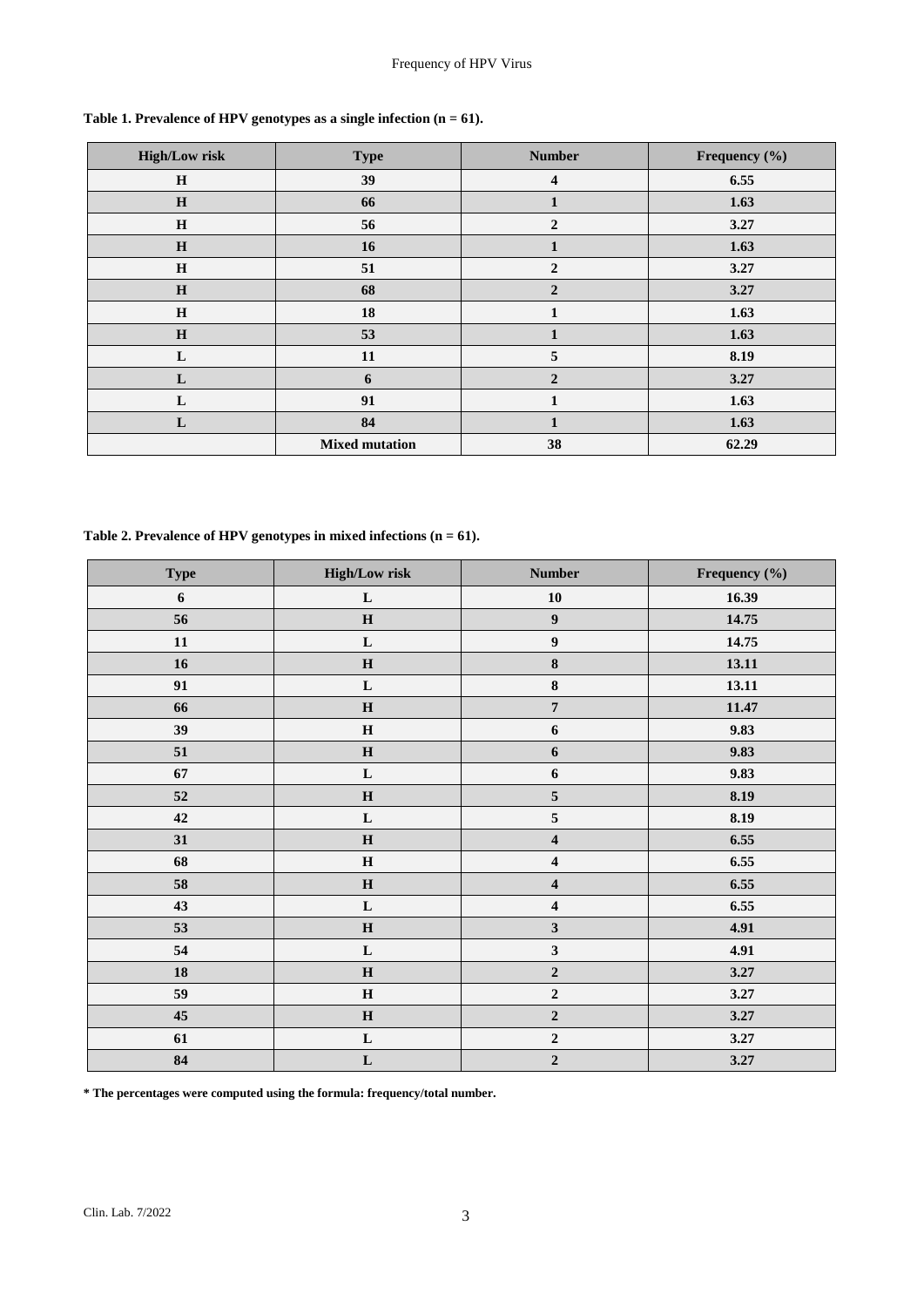| <b>HPV</b> types | <b>Tehran</b> | West | <b>Northwest</b> | East | <b>Northeast</b> | <b>This Study</b> |
|------------------|---------------|------|------------------|------|------------------|-------------------|
|                  | 3%            | 32%  | $5.1\%$          | 64%  | 50%              | $3.27\%$          |
|                  | $2\%$         | 2%   |                  | 24%  | 10%              | 8.19%             |
| 16               | 19.1%         | 6%   | 79.6%            | 4%   | 15%              | 1.63%             |
| 18               | $8.9\%$       | 12%  | $6.5\%$          | 4%   | 4%               | $1.6\%$           |

**Table 3. Comparison of the frequency of 4 common types of HPV.**



**Figure 1. Total HPV prevalence in 91 samples.**

spectively [22]. While another study performed on 436 Iranian women between 2011 to 2013 by Saleh-Vaziri et al. [23] showed HPV 16 (32.8%) as the most common HR-HPV genotype, followed by HPV 53 (9.1%). Also, HPV 6 (22.2%) and HPV 44 (6.1%) were the most prevalent low-risk genotypes.

In one study in Tehran, Iran, HPV 16 was reported as the most prevalent type, followed by HPV 39 and HPV 18 [6] (Table 3). In other studies performed in the west of Iran, HPV 6 was the major genotype (32%), followed by the types 18 (12%), 16 (6%), and 11 (2%) [24,4] (Table 3).

In northeast of the Iran, distributions of the HPV genotypes is reported as HPV-subtype 6 (50%), 11 (10%), 67 (5%), 16 (15%), 31 (10%), 54 (5%), and 89 (5%) [25]. In Khorasan, Eastern province of Iran, HPV 6 and HPV 11 showed the most frequency while HPV 16 and HPV 18 were seen in just one case [26]. Regarding the place and organ involved in cancer, the HPV frequency was reported as 20% in atypical, 44.5% in cervical intraepithelial neoplasia I, 92.3% in cervical intraepithelial neoplasia II - III, and 98.2% in invasive cervical cancer in northwest Iran. In which, the most frequent HPV type was HPV 16 (79.2%), followed by types 18, 6, and 33 at frequencies of 6.5%, 5.1%, and 2.7%, respectively [27].

In the present study, HPV 11 (11.47%) and HPV 6 (9.83%) were the most frequent types in accordance with the results from the study by Hamkar and colleagues [19]. As mentioned, differences among the types of HPV can be due to various geographical distributions of HPV. Our results revealed HPV 39 (6.55%) is the most common type among of HR-HPV followed by HPV 56, 51, 68 (3.27%) but HPV 16 and HPV 18 were seen in just one case. HPV 11 (8.19%) and HPV 6 (3.27%) were the most common types among of LR-HPV.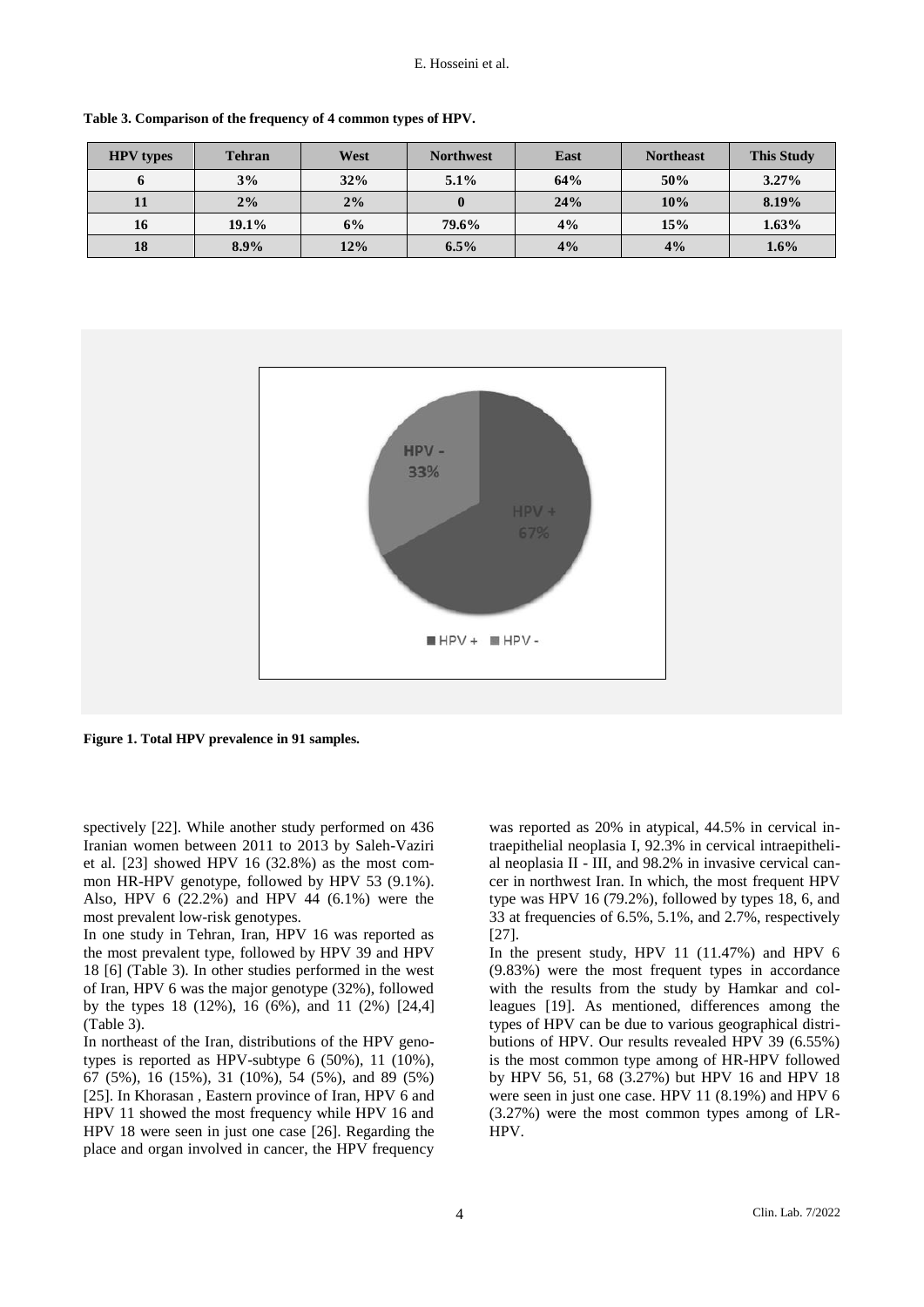

**Figure 2. a: Samples for Low-Risk HPV. b: Samples for High-Risk HPV. c: Two samples of mixed HPV infection***.*

#### **Declaration of Interest:**

The authors have no conflicts of interest.

## **References:**

- 1. Zhang X, Zeng Q, Cai W, Ruan W. Trends of cervical cancer at global, regional, and national level: data from the Global Burden of Disease study 2019. BMC Public Health 2021;21(1):1-10. https://doi.org/10.1186/s12889-021-10907-5
- 2. Atun R, Jaffray D, Barton M, et al., editors. Responding to the cancer crisis: expanding global access to radiotherapy: a Lancet Oncol 2015 Sep;16(10):1153-86. (PMID: 26419354)
- 3. Cutts FT, Franceschi S, Goldie S, et al. Human papillomavirus and HPV vaccines: a review. Bull World Health Organ 2007;85: 719-26. (PMID: 18026629)
- 4. Jalilian S, Izadi B, Madani SH, Mohajeri P. The prevalence and genotype distribution of human papillomavirus types in the general female population in West of Iran. Jundishapur J Microbiol 2017;10(3). (DOI: 10.5812/jjm.40855)
- 5. Gross G, Pfister H. Role of human papillomavirus in penile cancer, penile intraepithelial squamous cell neoplasias and in genital warts. Med Microbiol Immunol 2004;193(1):35-44. (PMID: 12838415)
- 6. Makiani MJ, Minaeian S, Moghaddam SA, et al. Relative frequency of human papillomavirus genotypes and related sociodemographic characteristics in women referred to a general hospital in Tehran, 2014 - 2015: A cross-sectional study. Int J Reprod Biomed 2017;15(5):305-10. (PMID: 28744526)